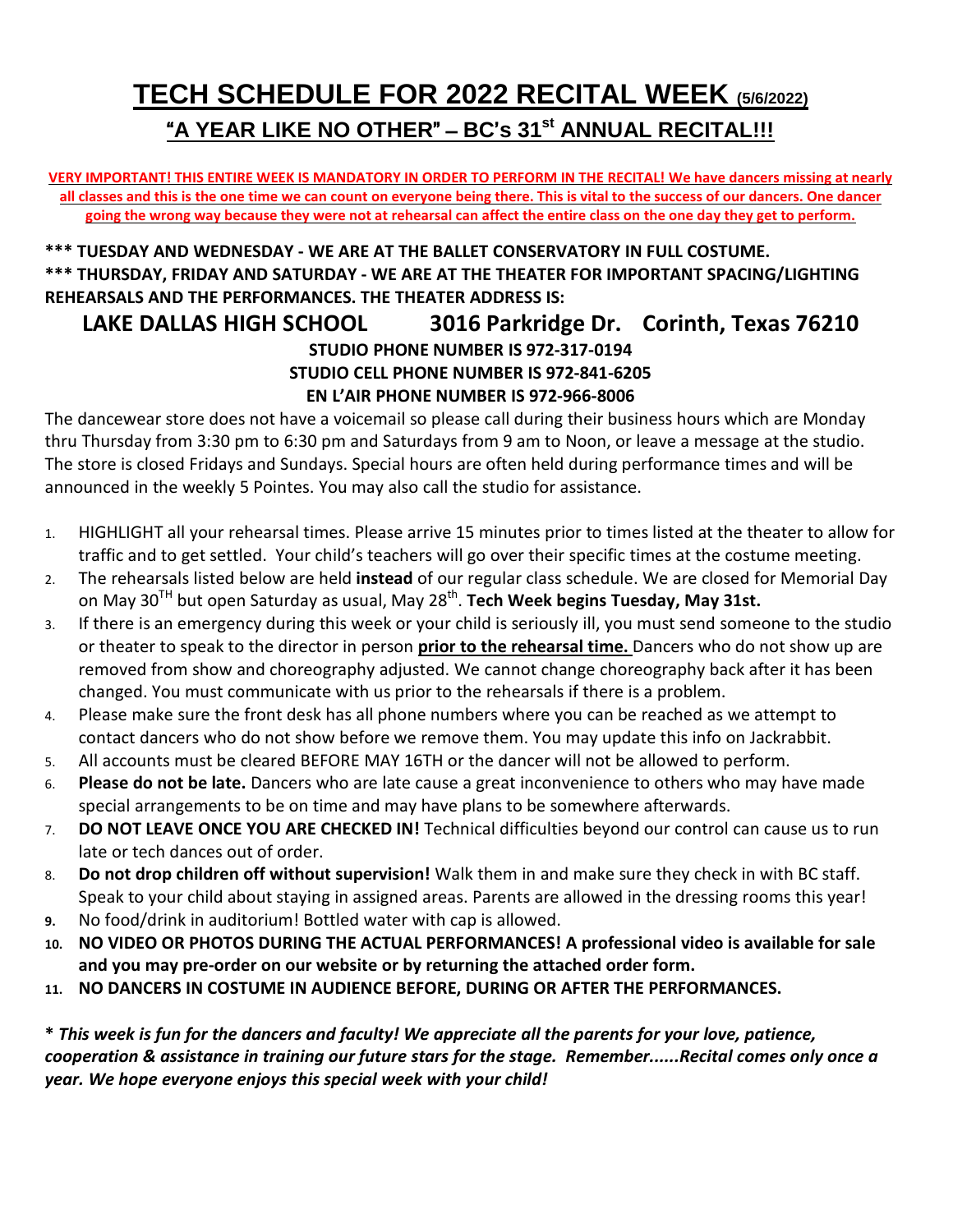## **PAGE 2 Studio Dress Rehearsals at THE BALLET CONSEVATORY:**

Dancers will arrive at the studio at the times below wearing their first costume with FULL HAIR AND MAKEUP **as it will be for the show.** Bring other costumes organized and labeled, as well as accessories and required shoes and tights. If the costume needs to be steamed, please do this before dress rehearsal. Make sure to cover costumes in a garment bag or in plastic when transporting. Label all individual items, especially shoes, to avoid confusion in the dressing room. A large zip lock baggie for each dance with tights and small accessories is a great way to organize. Make sure to label it. Feel free to bring a laundry basket or large shopping bag.

#### **\*\*\*ROOM MOMS, STUDENT TEACHERS, AND RUNNERS MUST ATTEND ALL THE TIMES YOUR CLASS IS ATTENDING TO LEARN WHAT TO DO AND SO THE DANCERS BECOME FAMILIAR WITH YOU. THERE WILL ALSO BE 2 ROOM MOM MEETINGS AT THE THEATER SO PLEASE PICK ONE TO ATTEND.**

### **TUESDAY, MAY 31 - DRESS REHEARSAL FOR SHOW 1 AT BALLET CONSERVATORY**

- 1:15 pm to 2:30 pm Class in Studio B For all those in STARS AND STRIPES (Loch)
- 2:30 pm to 3:15 pm Class in Studio A for all those in IDC and LBT2 not in STARS AND STRIPES (Clark)
- 3:00 pm to 3:30 pm Dress Rehearsal for STARS AND STRIPES in Studio B
- 3:45 pm to 4:00 pm Dress Rehearsal for Haunted Mansion
- 4:15 pm to 4:45 pm Finale for LBT, LBT2 and IDC
- 4:45 pm to 5:15 pm ALL SENIOR SOLOS

Arrive wearing your first costume and head to assigned dressing areas where you will do your costume changes. **5:15 pm to 6:15 pm - Butterfly Kisses (NO Dads), Spring Flowers, Western Days**

- 
- **6:15 pm to 7:15 pm – Winter Wonderland, Candy Canes, Carnival, Fireworks**
- **7:15 pm to 8:45 pm – Find a Rainbow, In Summer, Summer Vacation, March Madness, Every Day is Christmas**
- **8:45 pm to 9:45 pm – Powerball, Veni Emmanuel and any Problem Areas.**

#### **WEDNESDAY, JUNE 1 - DRESS REHEARSAL FOR SHOW 2 AT BALLET CONSERVATORY**

2:00 pm to 3:00 pm – Class in Studio B – For all those in STARS AND STRIPES (Waters)

3:15 pm to 3:45 pm - NO COSTUME for STARS AND STRIPES TODAY

3:00 pm to 3:45 pm – Class in Studio A for all those in IDC and LBT2 not in STARS AND STRIPES (Tate)

- 4:00 pm to 5:00 pm NO COSTUME for Carnival; Rockettes IN COSTUME; NO COSTUME for Powerball
- and Haunted Mansion (since they wore yesterday)

Arrive wearing your first costume and head to assigned dressing areas where you will do your costume changes.

- **5:00 pm to 6:15 pm Sailing Season, Super Villian's Day, Valentine's Day, Steam Heat, Cupid**
- **6:15 pm to 7:00 pm - Pre Pro's Waltz of the Snowflakes, April Showers**
- 7:00 pm to 8:00 pm Trick or Treat, Cinco de Mayo, Waltz of the Flowers, May the Fourth Be With You
- **8:00 pm to 9:15 pm – Black Friday, Monday Night Football, Lunar Eclipse, Family Movie Night,**

 **Festival of Colors**

**9:15 pm to 10:00 pm – Jazz Police; Sing Sang, Sung**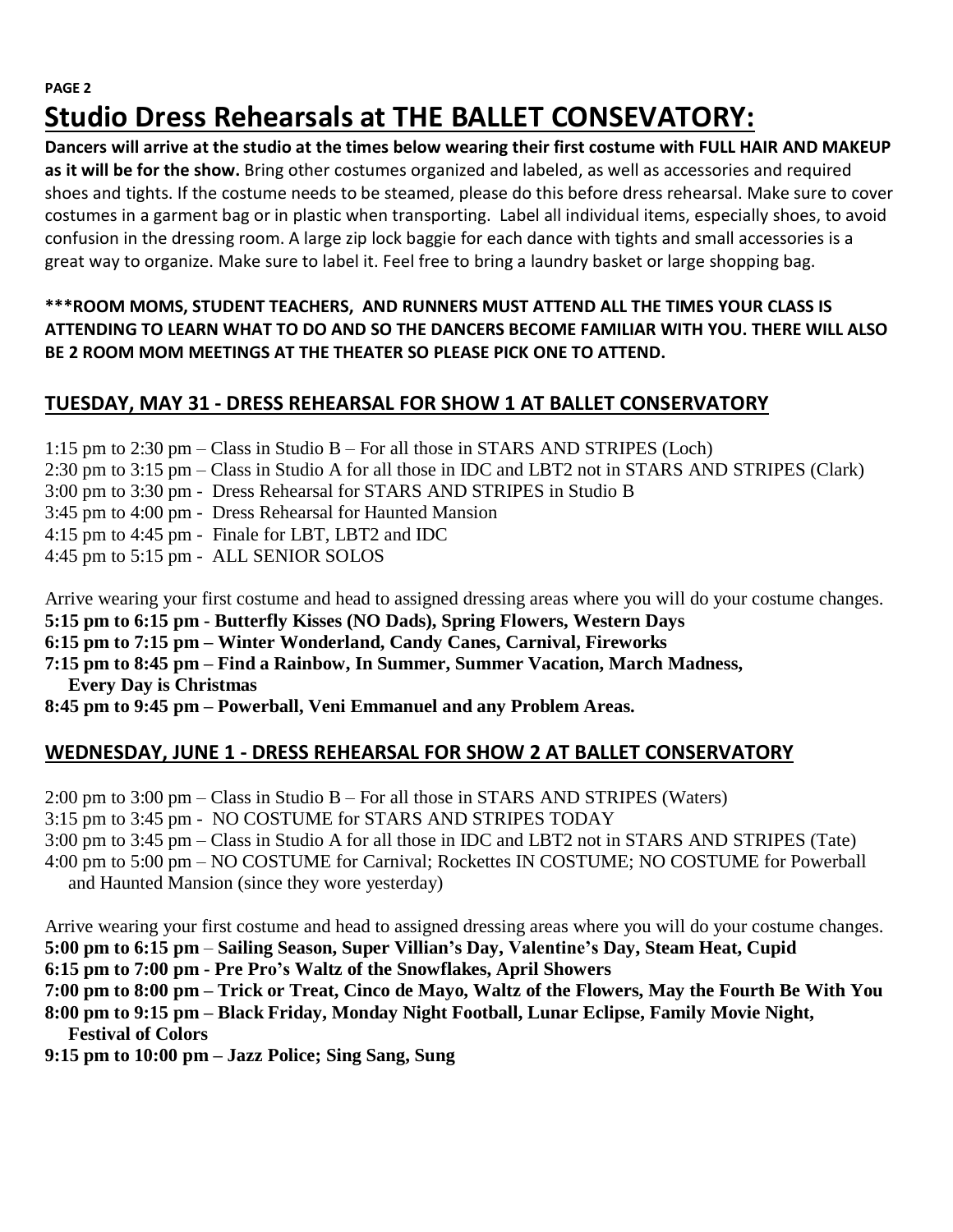### PAGE 3 **MOVE TO LAKE DALLAS HIGH SCHOOL!** <sup>3016</sup> Parkridge Dr. Corinth, Texas <sup>76210</sup>

### **THURSDAY, JUNE 2 - SHOW 2 - TECH REHEARSALS AT THEATER – NO COSTUMES** *(3:00- 10:30 pm)*

Check in and proceed to the auditorium as we are not renting dressing rooms today. Make sure you are in appropriate practice clothes. If you are not listed on Thursday, check Friday. Some dancers may be asked by your teacher to bring your costume for lighting purposes, if so, you may change in the black box.

1:00 pm to 2:15 pm – Class at the Studio for STARS AND STRIPES (Loch) 3:00 pm to 3:30 PM **-** IDC and LBT2 Arrive and warmup in the lobby on their own. 3:00 pm to 3:45 pm - STARS AND STRIPES\* Arrive and get ready to run without costumes at 3:20. 3:45 pm to 4:45 pm - Haunted Mansion\*, Veni Emmanuel and Finale\* for LBT, LBT2 and IDC

#### **430 pm to 5:15 pm – Pre Pro's Waltz of the Snowflakes**

**5:15 pm to 6:30 pm –Sailing Season, Super Villain's Day, Cinco de Mayo, Waltz of the Flowers 6:30 pm to 7:30 pm –Valentine's Day, Cupid, Trick or Treat, May the Fourth Be With You 7:30 pm to 9:00 pm – Black Friday, Festival of Colors, Lunar Eclipse, Monday Night Football, Family Movie Night, Rockettes**

**8:45 pm to 10:00 pm – Steam Heat, Jazz Police, Sing Sang Sung**

**\*\*\*ROOM MOM MEETING and BACKSTAGE TOUR – 7:30 pm – Meet in the Lobby! \*Indicates Dance is in Both Shows.**

**\*\*Student teachers must be at the theater for all their classes they help with.**

#### **FRIDAY, JUNE 3 - TECH REHEARSALS FOR SHOW 1 and ADVANCED LEVELS** *(3:00- 10:30 pm)*

Check in and proceed to the auditorium as we are not renting dressing rooms today. Make sure you are in appropriate practice clothes. If you are not listed on Friday, check Thursday. Some dancers may be asked by your teacher to bring your costume for lighting purposes, if so, you may change in the black box.

1:00 pm to 2:15 pm – Class at the Studio for STARS AND STRIPES (Loch) Hair and Makeup ready for class. 3:00 pm to 3:30 PM - IDC and LBT2 with dances in afternoon. Arrive and warmup in the lobby on their own. 3:00 pm to 3:45 pm - STARS AND STRIPES\* WITH COSTUMES 3:45 pm to 5:00 pm - Haunted Mansion\* Carnival\*, Powerball\* and Finale\* for LBT, LBT2 and IDC

**5:00 pm to 6:00 pm – Spring Flowers, In Summer, Fireworks, Find a Rainbow**

- **6:00 pm to 7:30 pm - Winter Wonderland, Candy Canes, Every Day is Christmas, Summer Vacation, March Madness, Western Days**
- **7:15 pm to 8:30 pm – Jolly Holiday –Proceed to Black Box to put on COSTUME AND MICROPHONES.**
- **8:00 pm to 9:15 pm – Butterfly Kisses WITH DADS!**

Dads to meet Mrs. Lannin at 8 pm in the auditorium. Dancers will start at 8:15 or 8:30 after Jolly Holiday. **9:00 pm to 10:15 pm - Senior Solos (Paige, Addie, Kaitlyn, Ashley)**

**\*\*\*ROOM MOM MEETING and BACKSTAGE TOUR – 7:30 pm – Meet in the Lobby!**

**\*Indicates Dance is in Both Shows.**

**\*\*Student teachers must be at the theater for all their classes they help with.**